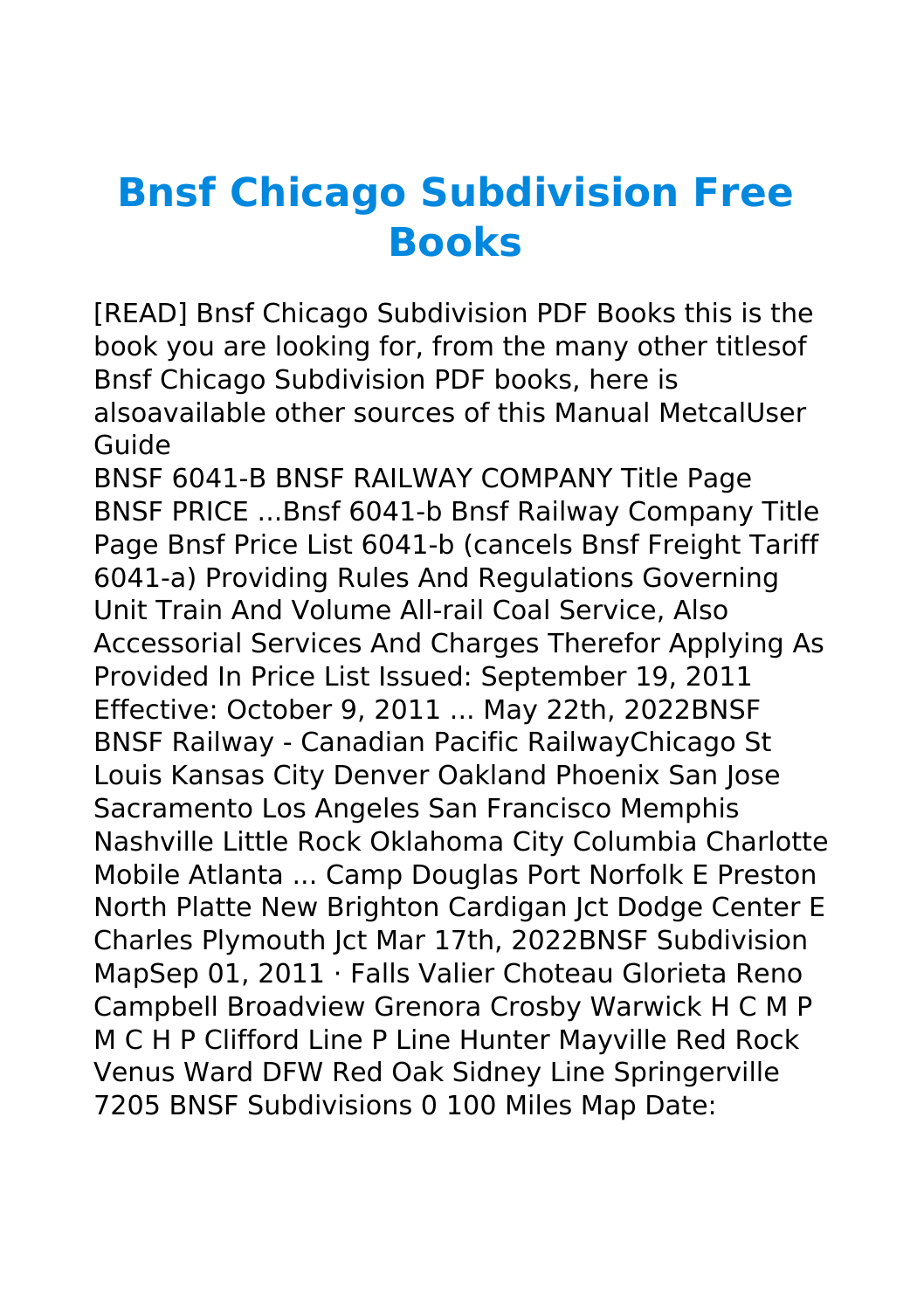## September 01, 2011 May 21th, 2022.

MAJOR SUBDIVISION MINOR SUBDIVISION ... - National …To NATIONAL ARCHIVES And RECORS ADISTRATION (R) DATE RECEIVED WASHNGTON, C 20408 3 0 2000 1 FROM (Agency Or Establishment) NOTIFICATION TO AGENCY 2 MAJOR SUBDIVISION In Ac Cordance With The Prov 1s10ns Of 44 U SC 3303a The D1spos1 Tion Request, ... NCl-271-92-1, Item La Jun 9th, 2022Street Name Panel Subdivision Street Name Panel SubdivisionBaker St 88 Cajun Estates Balboa Dr (Broussard) 68 Broussard Park Bald Cypress Trl 15 Frenchmans Trail Bald Eagle Dr 77.1 Sawgrass Subd Baldwin St 44.2 Beau Sejour Subd Ballantre Rd 64.1 Stonehaven On The River Balmoral Ct 76.1 Stonehaven On The River Balsam Fir Dr 85 Cottonwood Pond Baltic St (Scott) 51 Emerald Gardens Mar 16th,

2022SUBDIVISION PLAT INDEX SUBDIVISION NAME TRACT …Subdivision Plat Index Subdivision Name Tract Volume File # Beverly Heights 5 21 Bley-was Heights 1094 20 26, 26b Bley-was Heights - First Addition 1102 20 27, 27b Bly - First Addition 6 37 Bly - North 5 17 Bly - Town Of 5 16, 16b Bonanza 1 6, 6b Bonanza - Bowne Addition 1b 4a Bonanza - Davis Subdivision 1224 22 21, 21b Bonanza - East 1b 12b Bonanza - First Addition 1 28, 28b Jun 3th, 2022.

BNSF RAILWAY COMPANYSwitch Heaters Are Required For Mainline Turnouts Where Snow And Ice Present Operational Challenges. If A Power Turnout Requires A Switch Heater, The Power Derail Will Require One Also.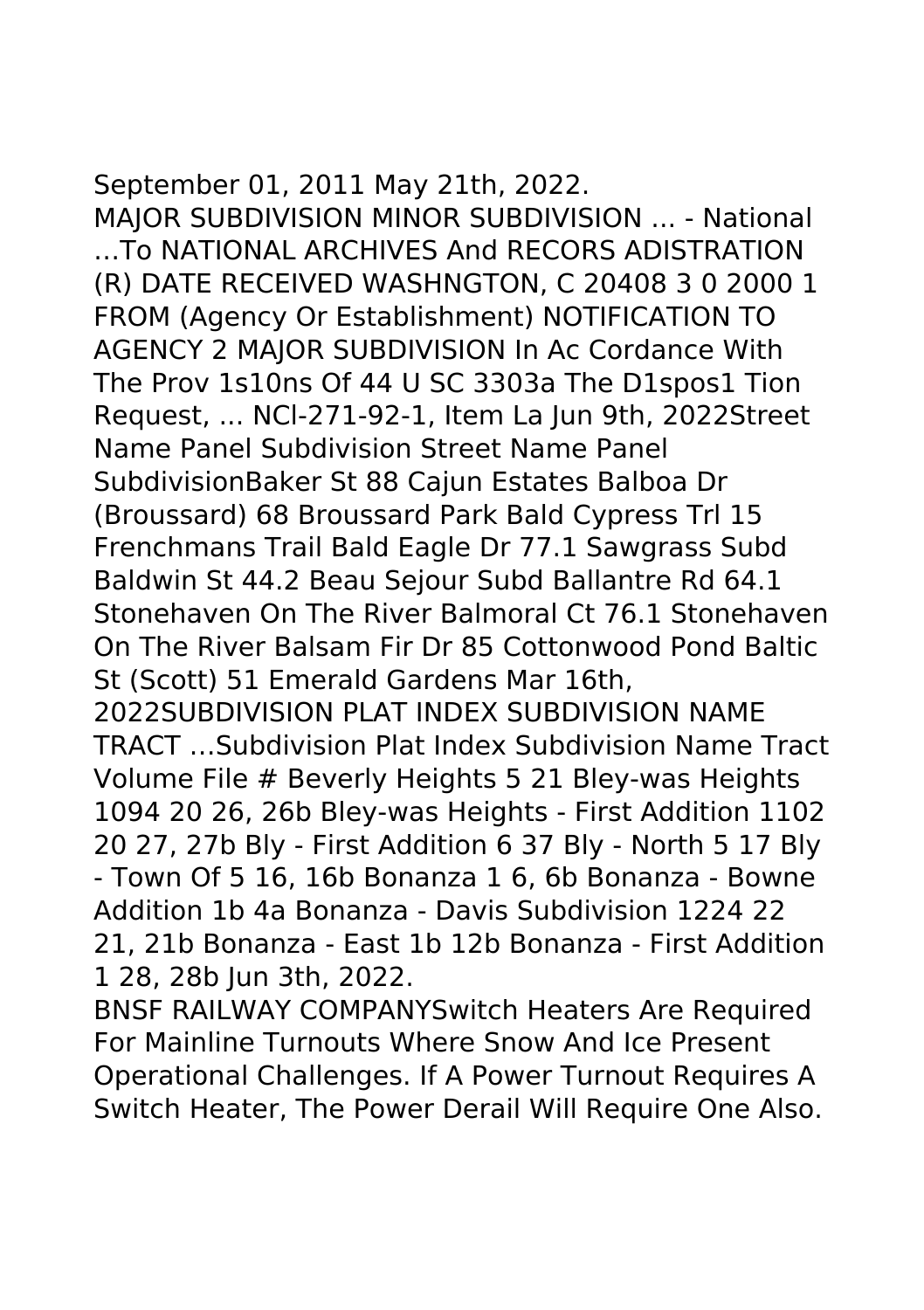The Cost Estimate Mar 9th, 2022BNSF RAILWAY COMPANY - BOXCAR UNLOADING/SAFETY CHECKLISTTitle: Microsoft PowerPoint - Boxcar Unloading Safety Checklis R1t.ppt Author: B360889 Created Date: 12/29/2004 4:14:36 PM Feb 27th, 2022Updated June 29, 2018 - BNSF RailwayThe Purpose Of BNSF Review Is Solely To Confirm Compliance With The Minimum Standards Of BNSF, And Not For Any Other Purpose. BNSF Railway Public Projects Manual Jan 3th, 2022. DESIGN STANDARDS FOR: BNSF RAILWAY COORDINATION 1.Design Standard No. 01001.00 Date:

August 21, 2007 Page 1 Of 6 CITY OF BELLINGHAM PARKS AND RECREATION DESIGN STANDARDS FOR PARK AND TRAIL DEVELOPMENT DESIGN STANDARDS FOR: BNSF RAILWAY COORDINATION 1. The Following Shall Be Added To Specifications For Projects That Involve Work In, On, Or Near The BNSF Rail Line: May 24th, 2022BNSF RAILWAY COMPANY RAILROAD NOTESStandards Where Such Standards Are Applicable. ... Bnsf Railway Company Railroad Notes The Bnsf Railway Company Is Hereinafter Referred To As The "railroad". Railroads ... Design Calculations And Drawings Shall Be The Contractor And Shall Be Designed By A Registered Professional Engineer Jan 27th, 202224 Construction - BNSF ContractorContractors Directly Employed By BNSF Who Will Be Performing Work Activities On BNSF Property Within 25 Feet Of The Centerline Of The Track Are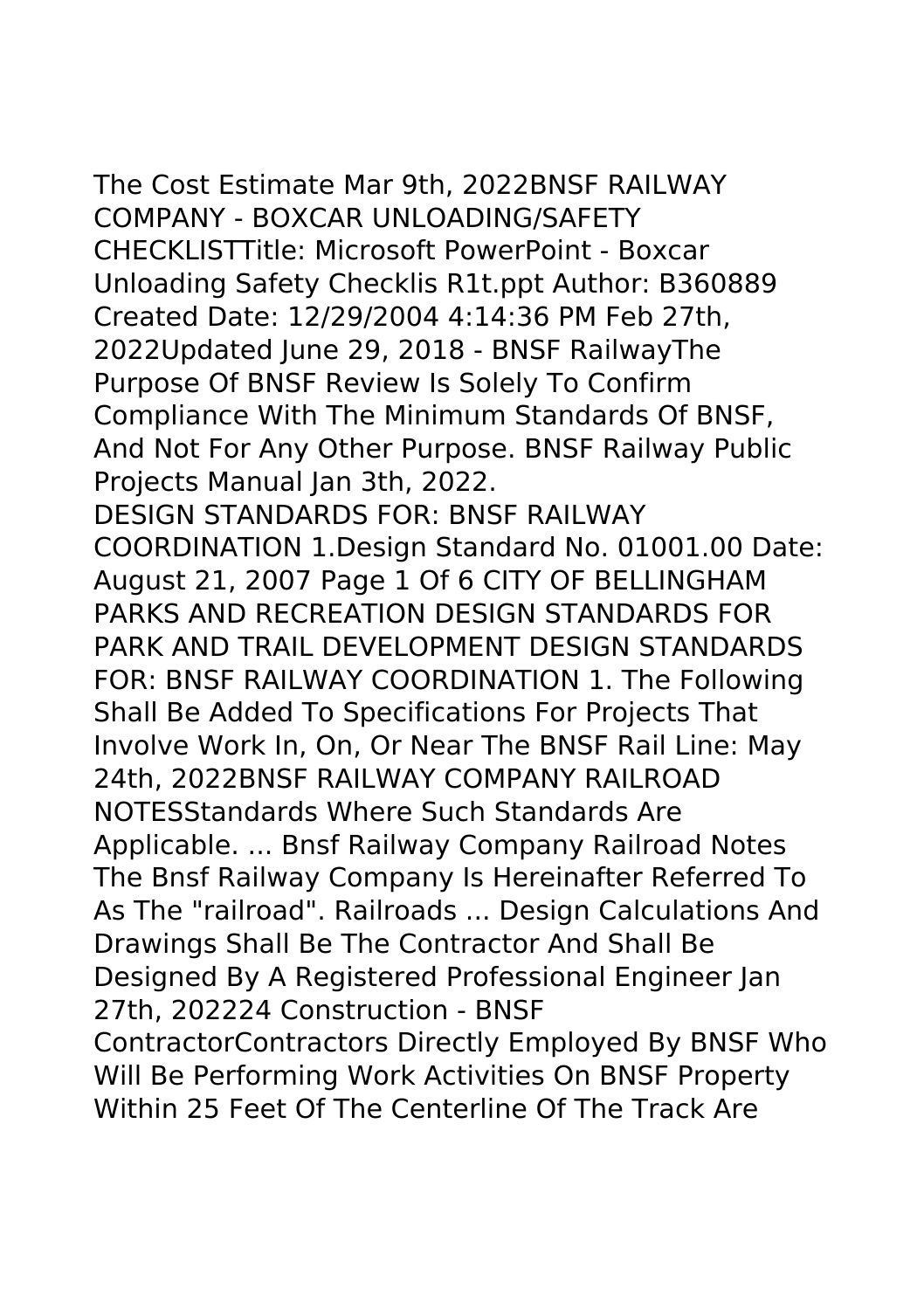Considered "roadway Workers." These Contractors Must Follow The Procedures Outlined In Engineering Instruction 1 Safety, Specifically Section 1.3.3. May 13th, 2022.

Bnsf Railroad Design Standards - RuforumApril 17th, 2019 - Grade Separated Design Railroad Impacts Can Come Into Play Pacific Railroad UP And BNSF Railway BNSF 2016 Manual For Railway Engineering AREMA Current Edition The NMDOT Standards And Procedures For Railroad Right Of Way Access Or Construction Documents The Procedures Requirements Apr 17th, 2022BNSF Rail Safety Overview9 Bridge And Track Inspections • BNSF Inspects Tracks And Bridges More Often Than Required By The Federal Railroad Administration • Most BNSF Key Routes Inspected Four Times Weekly And Busiest Daily • Geometry Car Inspections Performed At Least Two Times On Crude Oil Routes Annually • Track Inspections With State-ofthe-art Technology To Detect Internal And External Flaws Jan 21th, 2022BNSF RAILWAY Safety And Hazmat OverviewBNSF's Employee Safety Record Exceeds The Industry Average For Rail ... Unless Railroad Has Developed A Plan Identifying Specific Locations And Circumstances When Train May Be Left Unattended ... • Increase Federal Tank Car Design Standards For New Cars, Or Retrofit Apr 15th, 2022. UTILITY ACCOMMODATION POLICY - BNSF ContractorBurlington Northern & Santa Fe Railway Company, Referred To Hereafter As BNSF. The Policy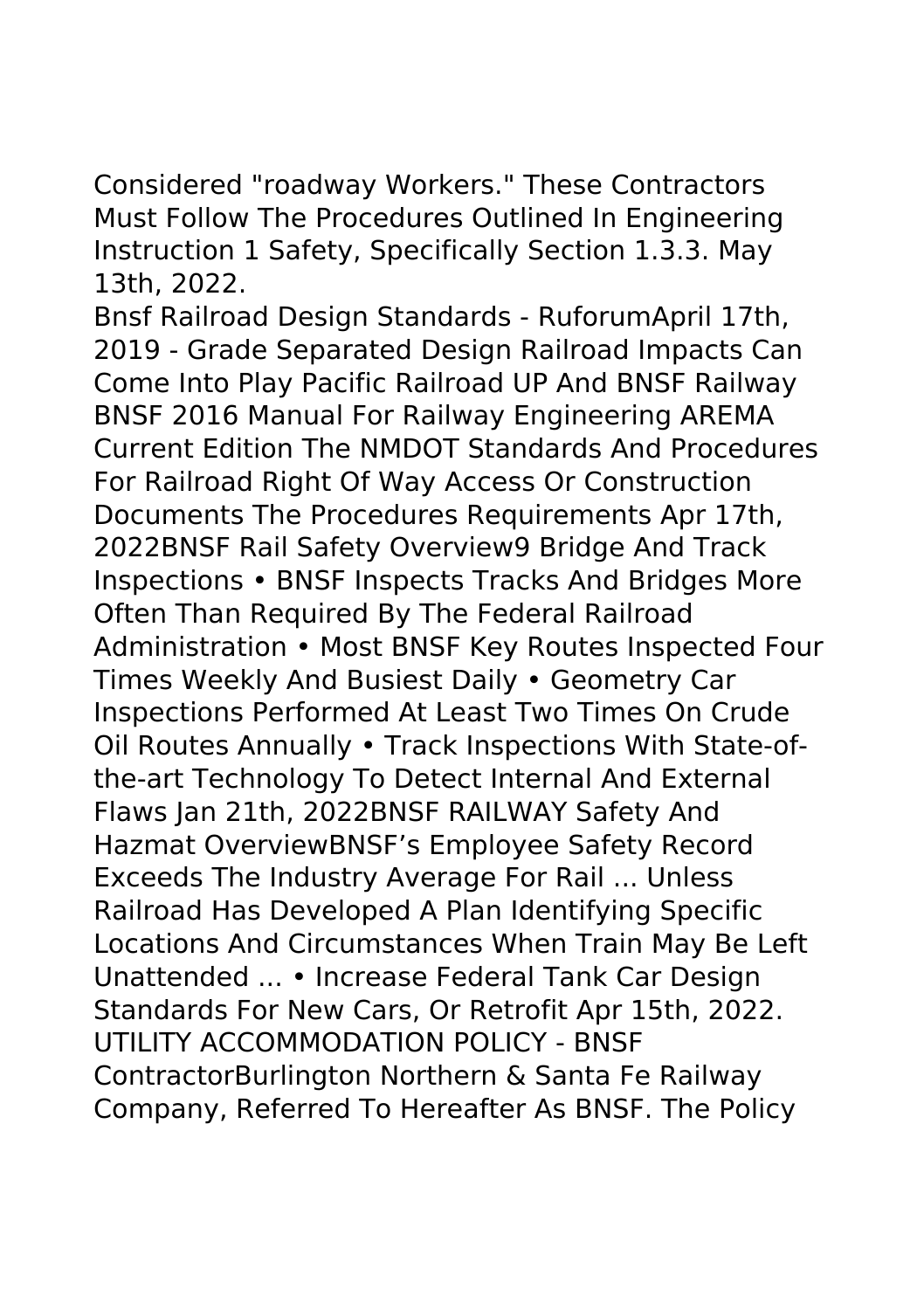Was Developed In The Interest Of Safety, Protection, Utilization, And Future Development Of BNSF With Due Consideration Given To Public And Private Service Afforded By Adequate And Economical Utility Installations. 2. Application Feb 19th, 2022TIGHT CONSTRUCTION WINDOWS FOR BNSF RAILWAY BRIDGE 24.8 ...BNSF Bridge 24.8 4 HISTORY OF RAILROAD CONSTRUCTION Linear On-Track Equipment Utilized Local Material To Build Timber Spans Steel Shipped Out From Eastern Plants Field Engineering And Decisions Made On The Fly To Build Substructure Use Of Standards Due To Lag In Communication Feb 11th, 2022BNSF RailwayBNSF Railway Announces 2020 Economic Development Results. BNSF Railway Company (BNSF) Today Reported Investments From Customers Served By The Freight Rail Provider In 2020 Totaled Approximately \$1.1 Billion Jan 21th, 2022. BNSF RAILWAY COMPANY Consolidated Financial Statements For ...BNSF RAILWAY COMPANY And SUBSIDIARIES CONSOLIDATED BALANCE SHEETS (In Millions) (Unaudited) June 30, 2020 December 31, 2019 Assets Current Assets: Cash And Cash Equivalents \$ 514 \$ 557 Accounts Receivable, Net 1,740 1,874 Materials And Supplies 693 789 Other Current Assets 172 129 Total Current Assets 3,119 3,349 Property And Equipment, Net Of Accumulated Depreciation Of \$12,358 And \$12,065, Jan 27th, 2022EXHIBIT C-1 Agreement Between BNSF RAILWAY COMPANY And The ...BNSF Railway Company C/o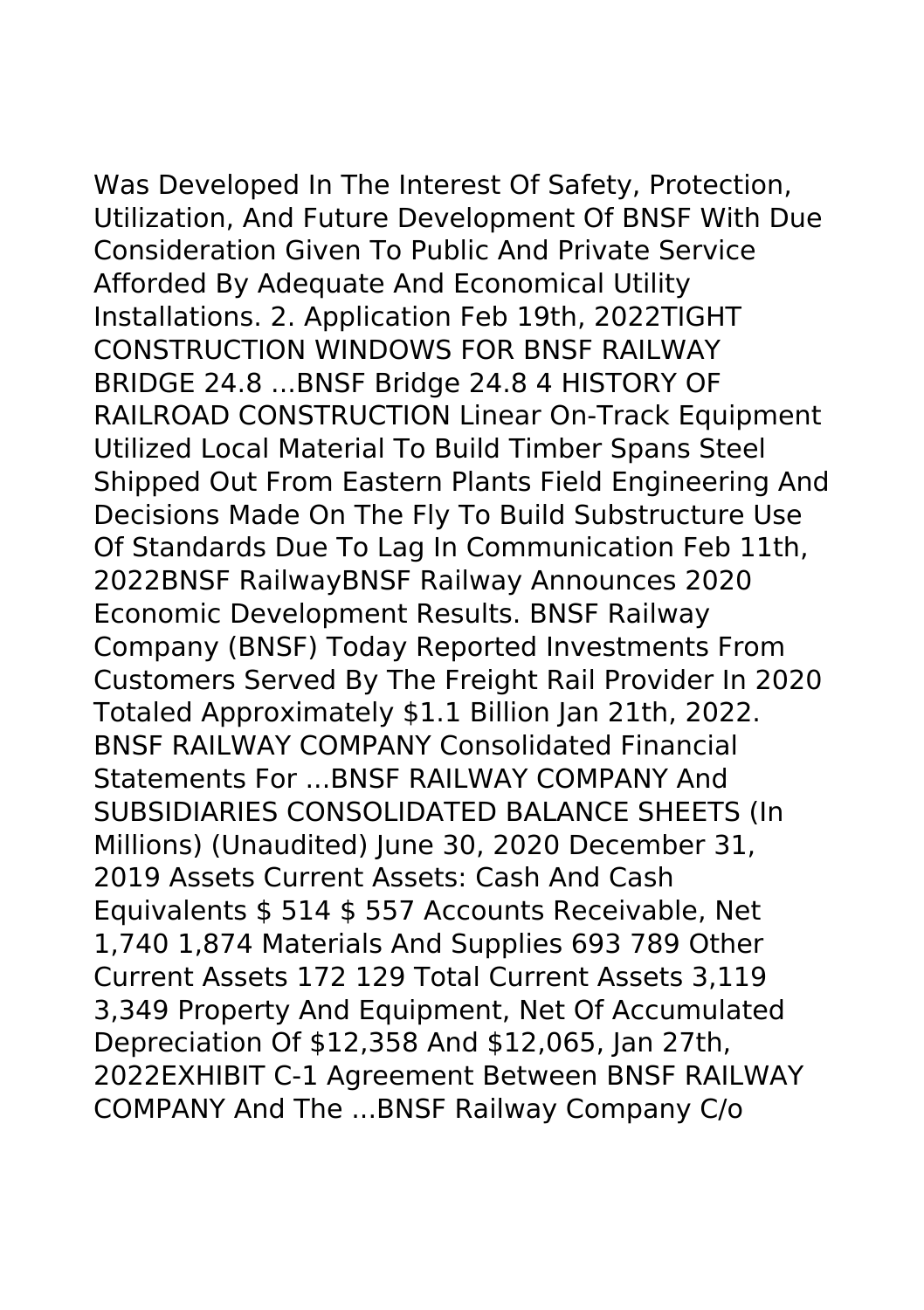CertFocus P.O. Box 140528 Kansas City, MO 64114 Toll Free: 877-576-2378 Fax Number: 817-840-7487 Email: BNSF@certfocus.com Www.certfocus.com Contractor Shall Notify Railway In Writing At Least 30 Days Prior To Any Cancellation, Non-renewal, Substitution Or Material Alteration. Apr 3th, 2022Bnsf Railway Co Sa - California Air Resources BoardARB AND BNSF RAILWAY COMPANY The Environment Or The Regulatory Program, Efforts The Violator Took To Prevent The Violation And To Correct It, And The Financial Burden To The Violator. 8. In This Matter, There Were A Number Of Mitigating Factors, Including That This Is The First Time ARB Has Noted The Company As Being In Violation, The Company Has Jan 11th, 2022. BNSF Railway - OklahomaBNSF Railway Company 2500 Lou Menk Drive Fort Worth, TX 76131. Abandonment Process – Continued Use Responses Received From Agencies To Prepare ZEnvironmental Report Pursuant To Section 7(a)(2) Of 1973 Endangered Species Act, 16 U.S.C. 1531 Et Seq. ZHistoric Report Pursuant To Section 106 Of 1963 Apr 12th, 2022Teresa Walker, Appellant, V. BNSF Railway Company, A ...- 563 - Nebraska Supreme Court Advance Sheets 306 Nebraska Reports WALKER V. BNSF RAILWAY CO. Cite As 306 Neb. 559 A. Yes; But I Don't Know That The Axle Is The Center Of Mar 16th, 2022BURLINGTON NORTHERN SANTA FE ) RAILWAY COMPANY, ) (BNSF ...1. Did BNSF Railway Company Discriminate Against Terry Rod On The Basis Of Disability In Violation Of The